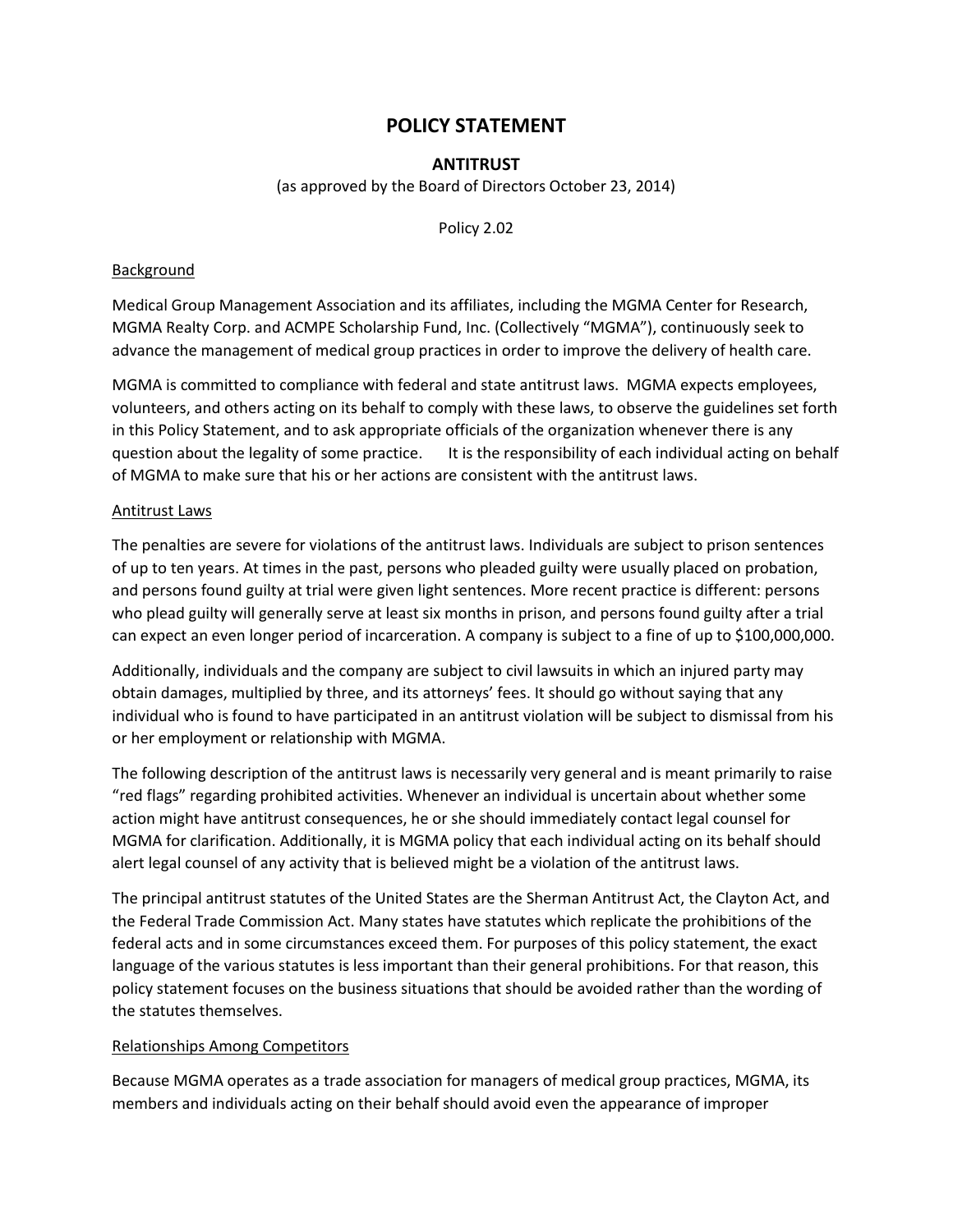discussions among competitors. MGMA must not become involved in the competitive business decisions of its individual members.

The following is a list of types of prohibited discussions among competitors.

1. Price Discussions. Employees or other individuals acting on behalf of MGMA are prohibited from facilitating discussions of or discussing pricing with or among competitors. The antitrust laws prohibit agreements with competitors on prices to be charged to customers. Individuals acting on behalf of MGMA should not discuss with competitors any information involving prices or the components of prices, costs of services, costs, discounts, fees, reimbursement rates, profits or overhead, without first obtaining advice from legal counsel. The courts have interpreted the concept of an agreement very broadly and have not limited it to a formal understanding like a contract or even to an arrangement in which both parties indicate informally that they will follow a common plan. Individuals acting on behalf of MGMA and MGMA members may discuss with competitors general management issues and clinical aspects of medical group practices.

2. Discussions of Customer or Market Allocation. Employees or individuals acting on behalf of MGMA must not facilitate discussions among or discuss with competitors allocating customers or geographic territories. The same broad rules that apply to discussion of price information apply here. There must be no agreements or discussions with competitors about who will sell to which customers, about the geographic territory that each competitor will cover, or about a willingness to use less than best efforts with some customers or territories.

3. Refusals To Deal. Employees or individuals acting on behalf of MGMA must not agree, facilitate discussions among, or discuss with competitors refusals to deal with a customer or group of customers, particular providers, suppliers or third-party payers. Illegal refusals to deal might take various forms, including:

- (1) A recommendation by MGMA that its members withdraw from contracting with a thirdparty payer (group boycott);
- (2) An MGMA resolution that its members should not participate in a third-party payer's plan or prohibiting members' participation in the plan;
- (3) An MGMA recommendation that its members not disclose certain patient medical information requested by a third-party payer;
- (4) MGMA members pledging that they will not submit patient information requested by a third-party payer;
- (5) An MGMA recommendation that its members protest or challenge every reimbursement made by a third-party payer

Whether a medical group decides to provide services to a particular customer or receive products or services from a particular supplier or provider must be the unilateral decision of that medical group and not the result of conversations with or among competitors.

Trade Associations: Exchange of Information and Standardization